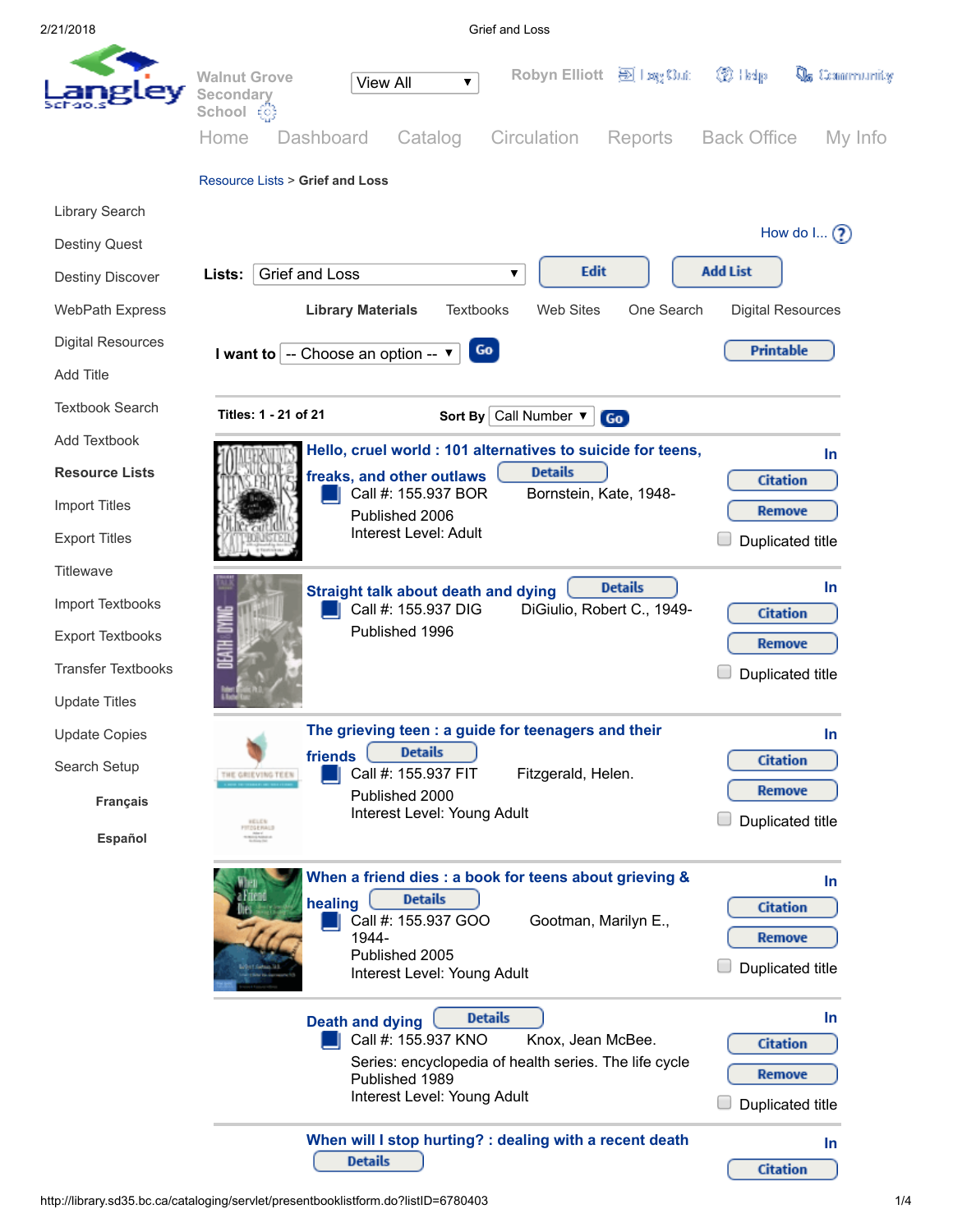2/21/2018 Grief and Loss

Remove

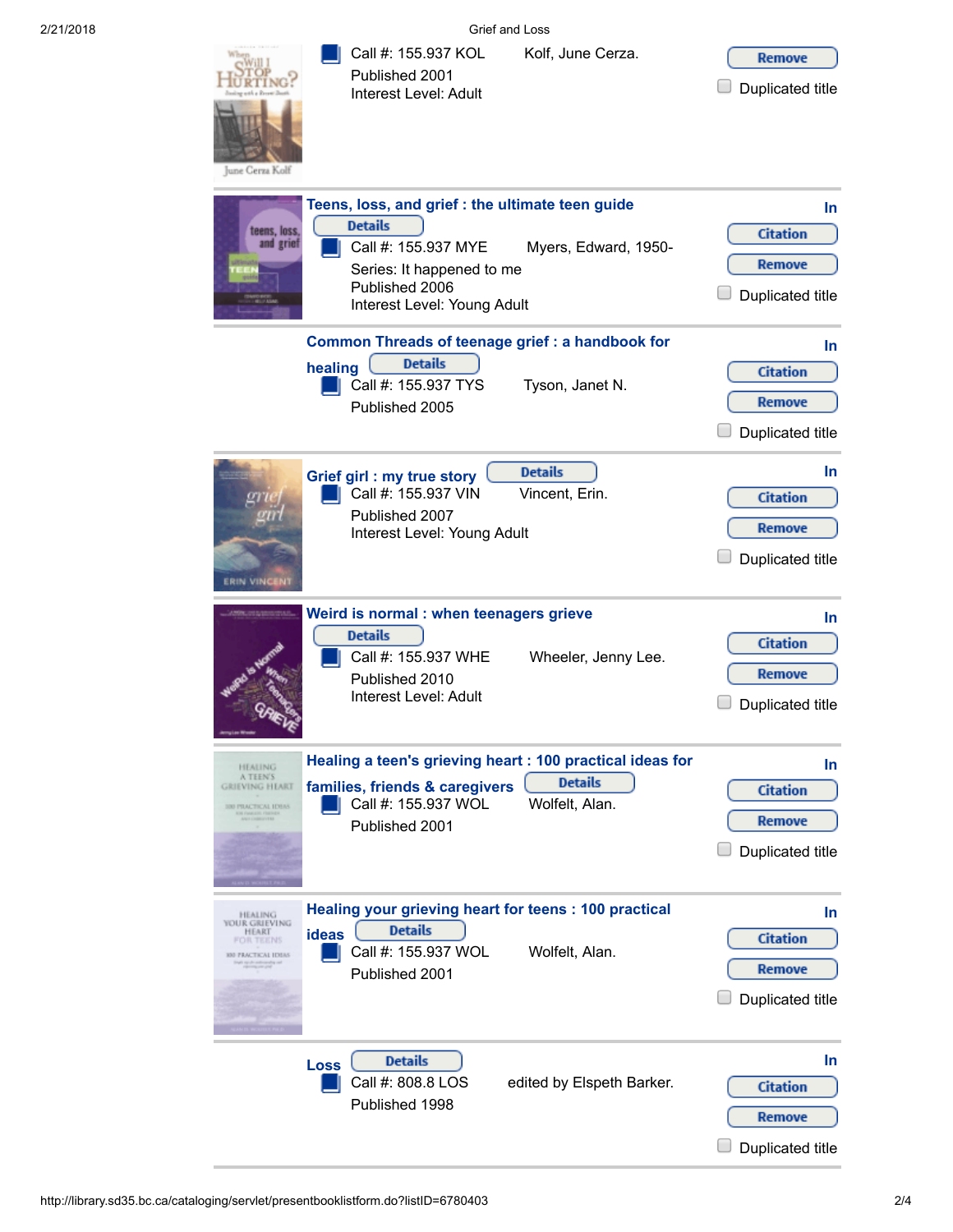2/21/2018 Grief and Loss

| Stopping for death : poems of death and loss<br><b>Details</b><br>Call #: 808.81 STO<br>edited by Carol Ann Duffy;<br>illustrated by Trisha Rafferty.<br>Published 1996 | In.<br><b>Citation</b><br><b>Remove</b><br>Duplicated title       |
|-------------------------------------------------------------------------------------------------------------------------------------------------------------------------|-------------------------------------------------------------------|
| <b>Details</b><br><b>After</b><br>Call #: F CHA<br>Chalifour, Francis.<br>Published 2005<br>Interest Level: Young Adult                                                 | <b>In</b><br><b>Citation</b><br>Remove<br>Duplicated title        |
| <b>Details</b><br>You are not a stranger here : stories<br>Call #: F HAS<br>Haslett, Adam.<br>Published 2003<br>You Are Not a<br>Stranger Har<br>ADAM HANLETT           | In.<br><b>Citation</b><br>Remove<br>Duplicated title              |
| <b>Details</b><br>The color of silence<br>Liene Shaw<br>The color<br>Call #: F SHA<br>Shaw, Liane, 1959-<br>of silence<br>Published 2013<br>Interest Level: Young Adult | <b>In</b><br><b>Citation</b><br>Remove<br>Duplicated title        |
| <b>Details</b><br>The way he lived<br>Call #: F SMI<br>Smith, Emily Wing, 1980-<br>Published 2008<br>Interest Level: Young Adult                                        | In.<br><b>Citation</b><br><b>Remove</b><br>Duplicated title       |
| <b>Details</b><br><b>Saving Hall Saving Grace</b><br>Call #: F SPE<br>Spencer, Katherine, 1955-<br>Published 2006                                                       | <b>In</b><br><b>Citation</b><br><b>Remove</b><br>Duplicated title |
| <b>Details</b><br><b>Elsewhere</b><br>Call #: F ZEV<br>Zevin, Gabrielle.<br>elsewher<br>Published 2007<br>Interest Level: Young Adult                                   | In.<br><b>Citation</b><br><b>Remove</b><br>Duplicated title       |
| <b>Details</b><br><b>Harvey: how I became invisible</b><br>Call #: GX BOU<br>Bouchard, Hervé.<br>Published 2010                                                         | In.<br><b>Citation</b><br><b>Remove</b><br>Duplicated title       |